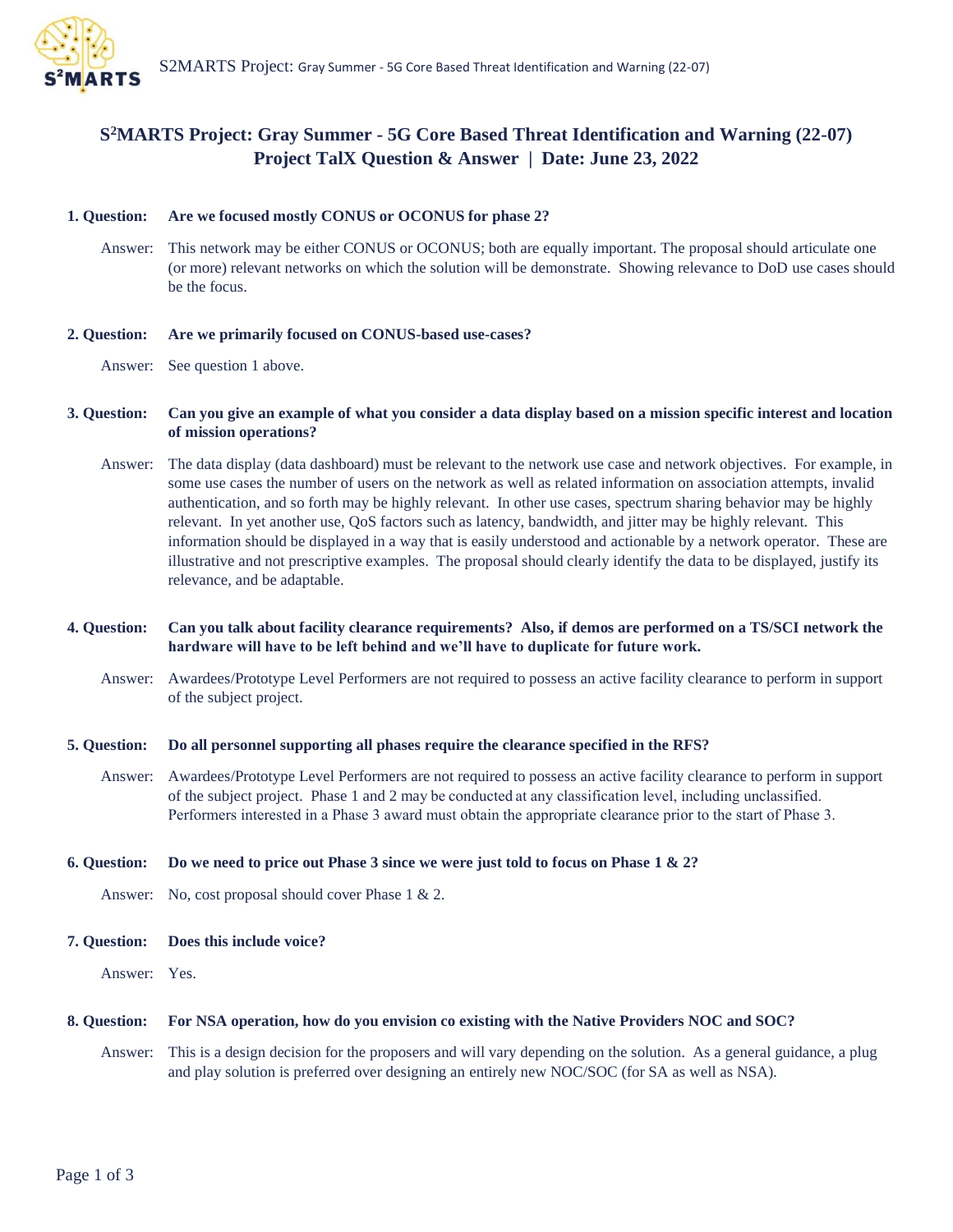

#### **9. Question: How many devices (UE's) are expected to be included with the prototype and demonstration?**

- Answer: This again varies depending on the network itself. The NOC/SOC for a network spanning a large geographic region would expect a different number of UEs than a network intended for a small expeditionary command post. The demonstration should identify a use case and illustrate with UE numbers (real as well as simulated) relevant to that use case.
- **10. Question: In RFS - it states, "The scope of required scanning is comprehensive, comprising all visible/identifiable elements including but not limited to the local Core Network, remote locations of the same Core Network, and peer-Core Networks." Wanted to know if remote core was intended to be a MEC?** 
	- Answer: This proposal considers the components of a relevant 5G network to include a RAN, Core, and MEC. Proposals should assume MEC (e.g. edge computing capabilities) will be part of DoD operated networks.

#### **11. Question: Are "remote locations of the same Core Network" intended to be a MEC deployment?**

Answer: See answer to question #10.

# **12. Question: Is a signed SF 328 required for all vendors/suppliers?**

Answer: The standard form 328 is only necessary if the Prime or Subcontractor have FOCI to disclose. https://www.sprs.csd.disa.mil/pdf/NISTSP800-171QuickEntryGuide.pdf

## **13. Question: Is the assumption that we will own all components of the network, or will it be a mix of DOD and commercially owned infrastructure?**

Answer: If needed, a proposed solution can indicate it is restricted to a particular mix of components, provided it clearly identifies the required mix. The government is seeking a NOC/SOC so one may assume DoD has a role in operating at least some components of the network. For example, one could envision a NOC/SOC a stand-alone DoD deployed and operated network. It could also envision a DoD slice operating on a commercial network.

#### **14. Question: What evidence is expected for eligibility?**

Answer: You must be an active NSTXL member.

#### **15. Question: What evidence is required as evidence for NIST SP 800-171 compliance?**

Answer: You have to show you're in full compliance with DFARs Interim Rule.

## **16. Question: What level of cooperation/integration is to be expected with Private 5G Provider/MNO/vMNO?**

Answer: See question 13.

#### **17. Question: When will Q/A be released for both opportunities?**

Answer: Q&A will be answered by OUSD R&E no later than 10 June 2022; release pending NSTXL approval.

**18. Question: With respect to Grey Summer security requirements will TS/SCI billets be available after award? Also, we expect a portion of work to be unclassified and thus is it possible for some engineers do work without TS/SCI clearances provided they support all other restrictions?** 

Answer: Awardees/Prototype Level Performers are not required to possess an active facility clearance to perform in support of the subject project.